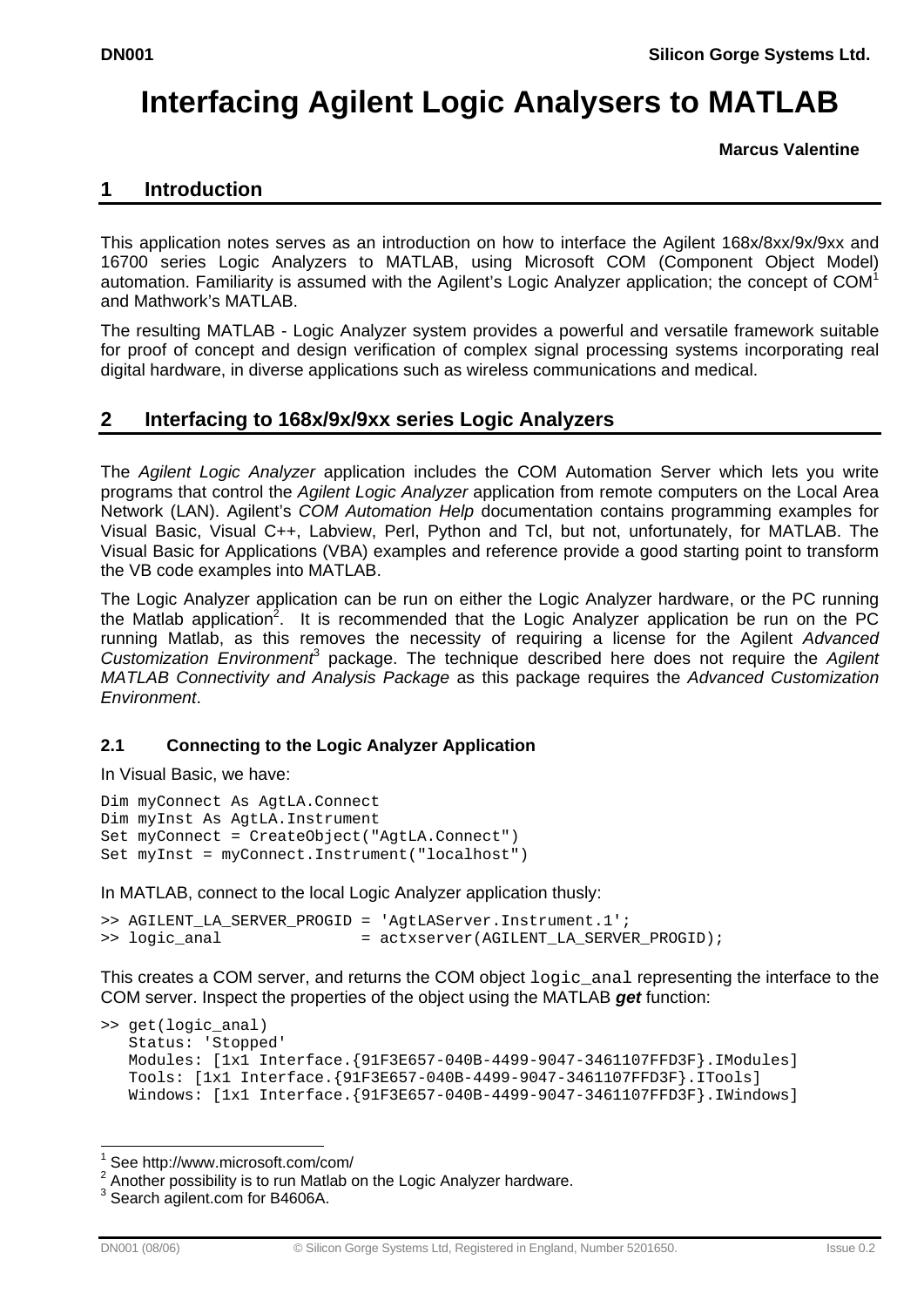...

Display the methods available on the interface using the MATLAB *invoke* function:

```
>> invoke(logic_anal) 
    Close = void Close(handle, Variant(Optional)) 
    CopyDataToFile = void CopyDataToFile(handle, string, SafeArray(char), 
Variant(Optional)) 
    DeleteFile = void DeleteFile(handle, string) 
    ...
```
Retrieve the version of the Logic Analyzer application:

```
>> version_str = logic_anal.Version 
version_str = 
03.30.0002
```
#### **2.2 Connecting the Logic Analyzer Application to the Logic Analyzer Hardware**

We now have a connection between MATLAB and the Logic Analyzer application, but don't necessarily have a connection between the Logic Analyzer application and the Logic Analyzer hardware. First test for the connection using the *IsOnline* method:

```
>> [online_f status_str] = logic_anal.IsOnline 
online_f = 
 0
```
Make the connection using the *GoOnline* method:

```
>> LOGIC_ANAL_IP_ADDR = '192.168.1.99'; 
>> logic anal.GoOnline(LOGIC ANAL IP ADDR);
```
Test for online status once more:

```
>> [online_f status_str] = logic_anal.IsOnline 
online_f = 
      1 
status_str = 
192.168.1.99
```
Note that status\_str has been set to the frame's name (as defined by the *ComputerName* property).

#### **2.3 Creating additional handles**

Create a handle to the modules object. This returns a collection of all the enabled hardware modules in the instrument.

```
>> modules = get(logic_anal, 'Modules')
```
modules =

Interface.{91F3E657-040B-4499-9047-3461107FFD3F}.IModules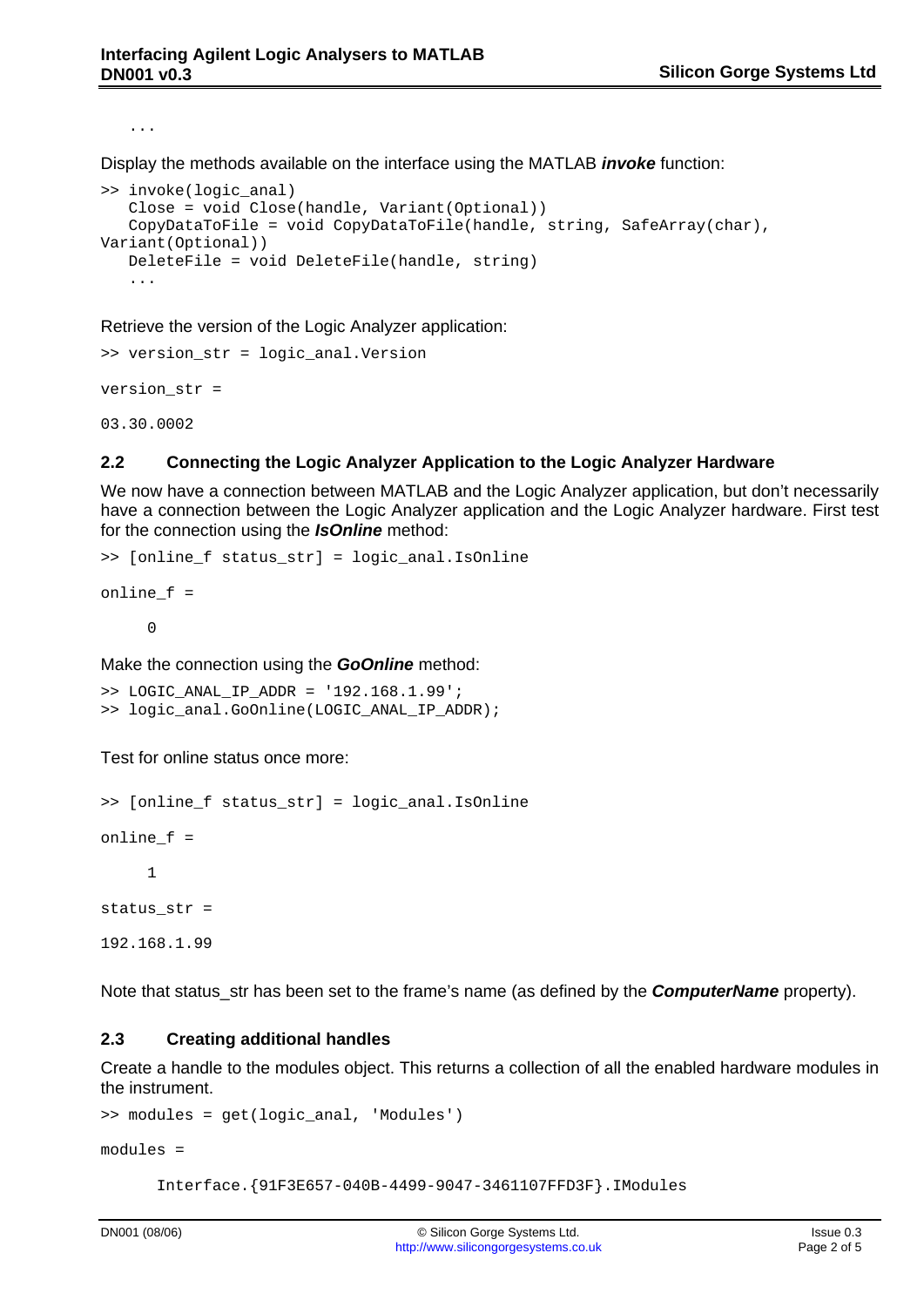Retrieve the number of enabled hardware modules in the Logic Analyzer hardware by using the *Count*  property:

```
>> num_of_modules = get(modules, 'Count') 
num of modules =
      3
```
Use the *Item* property to get one of the objects in the collection either by index or name. This fails:

```
>> get(modules, 'Item', 1) 
??? Invoke Error, Dispatch Exception:
```
Description: Invalid argument type. Must be either an integer or string.

as the method is expecting the Item number to be of VB type long. A MATLAB double doesn't work, but an int16 does. This is not obvious from the Agilent documentation, so some experimentation may be required.

This succeeds:

```
>> get(modules, 'Item', int16(1))
```
ans =

Interface.{91F3E657-040B-4499-9047-3461107FFD3F}.IPattgenModule

#### **2.4 Inspecting all the modules**

This code fragment uses more properties to gather information on all of the enabled hardware modules:

```
for idx = 1:num_of_modules 
    % Logic Analyzer modules start counting from zero, MATLAB counts from 1. 
  module\{idx\} = get(modules, 'Item', int16(idx - 1));fprintf('%s\n', ['Slot ' , get(module{idx}, 'Slot'), ...<br>' Module: ', get(module{idx}, 'Type'), ...
 ' Module: ', get(module{idx}, 'Type'), ... 
 ', model number ', get(module{idx}, 'Model'), ... 
 ', name ', get(module{idx}, 'Name'), ... 
      ', status ', get(module[idx], 'Status') ];
```
end

Slot A Module: Analyzer, model number 16911A, name My 16911A-1, status Stopped Slot B Module: Pattgen, model number 16720A, name My 16720A-1, status Stopped Slot C Module: Pattgen, model number 16720A, name My 16720A-2, status Stopped

#### **2.5 Retrieving data from the Logic Analyzer module**

Create a handle to the Logic Analyzer module, this time by *Name* rather than by *Index*, using the name discovered in the above code fragment.

>> My16911A = get(modules, 'Item', 'My 16911A-1')

My16911A =

```
 Interface.{91F3E657-040B-4499-9047-3461107FFD3F}.IAnalyzerModule
```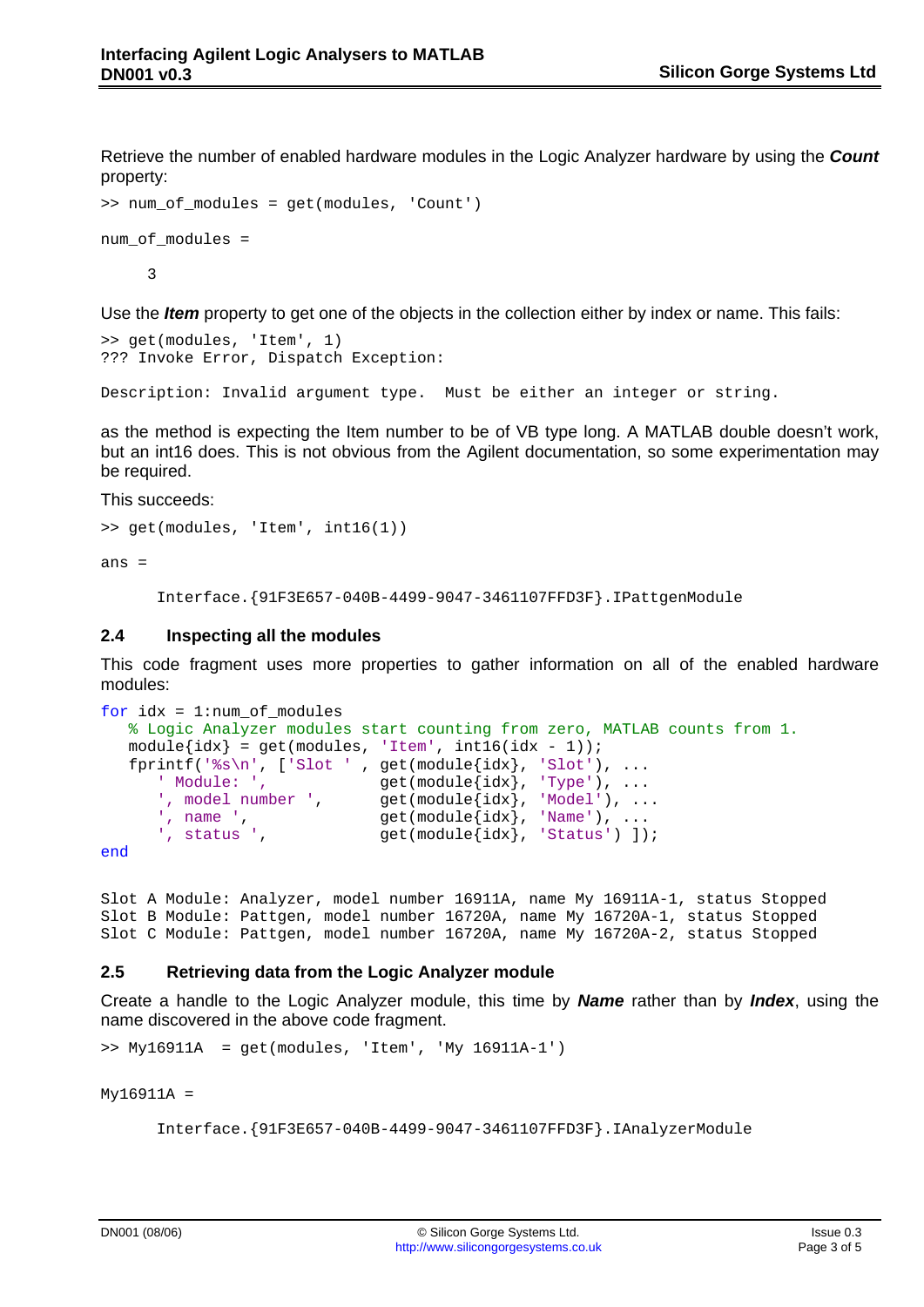Retrieving data from the Logic Analyzer module requires knowledge of the Bus/Signal set-up. Whilst the Bus/Signal set-up could be programmed over the interface, life can be made easier by instructing the hardware to load a previously saved Logic Analyzer configuration file, using the *Open* method. In this example, a preloaded configuration file has defined a Bus/Signal called 'Ch A'.

Create a handle to the 'Ch A' Bus/Signal object:

```
>> ChA = get(My16911A.BusSignals, 'Item', 'Ch A')
```
 $ChA =$ 

Interface.{91F3E657-040B-4499-9047-3461107FFD3F}.IBusSignal

Run the Logic Analyzer using the *Run* method. Use of *WaitComplete* is recommended to avoid waiting until the end of time in the event of the trigger criteria not being met. In this example a timeout period of ten seconds is used.

logic\_anal.Run logic\_anal.WaitComplete(int32(10))

#### See how much data we have:

```
>> CH_A_first_sample = ChA.BusSignalData.StartSample
```

```
CH A first sample =
```
-32768

>> CH\_A\_end\_sample = ChA.BusSignalData.EndSample

CH A end sample =

32767

Choose a DataType to return the data. In this example we will use AgtDataLong, which holds a maximum of 31 bits unsigned.

 $>>$  AGT DATA TYPE = 3;

Retrieve the data using the *GetDataBySample* method: In VB, an example call looks like:

```
Dim lArray() As Long 
  lArray = myData.GetDataBySample(myStartSample, myEndSample, AgtDataLong, myNumDataRows)
```
where the data is returned in lArray, and the number of results returned is in myNumDataRows.

In MATLAB, we need to move the assignment of the number of results to the left hand side:

```
[ChAData num_results] = ... 
   ChA.BusSignalData.GetDataBySample(CH_A_first_sample, CH_A_end_sample, ... 
      AGT_DATA_TYPE);
```
Generalising, in any VB code example where arguments are returned on the right hand side of the argument, these arguments need to be moved to the left hand side of the MATLAB assignment operator.